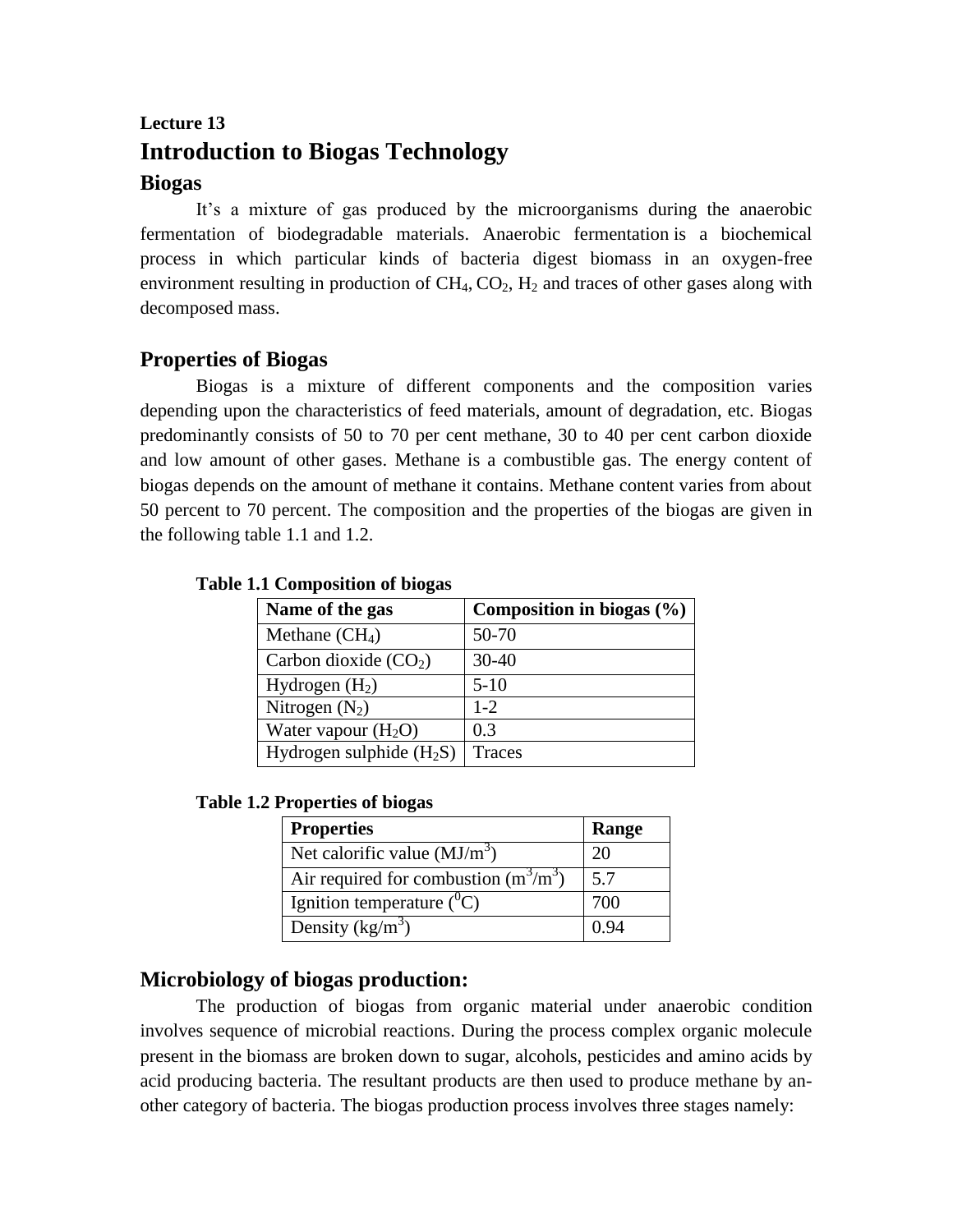- i. Hydrolysis
- ii. Acid formation and
- iii. Methane formation

The process of degradation of organic material in every step is done by range of bacteria, which are specialized in reduction of intermediate products formed. The different process involved in production of biogas is given in the figure. The efficiency of the digestion depends how far the digestion happens in these three stages. Better the digestion, shorter the retention time and efficient gas production.

# **Hydrolysis**

The complex organic molecules like fats, starches and proteins which are water insoluble contained in cellulosic biomass are broken down into simple compounds with the help of enzymes secreted by bacteria. This stage is also known as polymer breakdown stage (polymer to monomer). The major end product is glucose which is a simple product.

# **Acid formation**

The resultant product (monomers) obtained in hydrolysis stage serve as input for acid formation stage bacteria. Products produced in previous stage are fermented under anaerobic conditions to form different acids. The major products produced at the end of this stage are acetic acid, propionic acid, butyric acid and ethanol.

# **Methane formation:**

The acetic acid produced in the previous stages is converted into methane and carbon dioxide by a group of microorganism called "*Methanogens*". In other words, it is process of production of methane by methanogens. They are obligatory anaerobic and very sensitive to environmental changes. Methanogens utilise the intermediate products of the preceding stages and convert them into methane, carbon dioxide, and water. It is these components that make up the majority of the biogas emitted from the system. Methanogenesis is sensitive to both high and low pH's and occurs between pH 6.5 and pH 8. Major reactions occurring in this stage is given below:

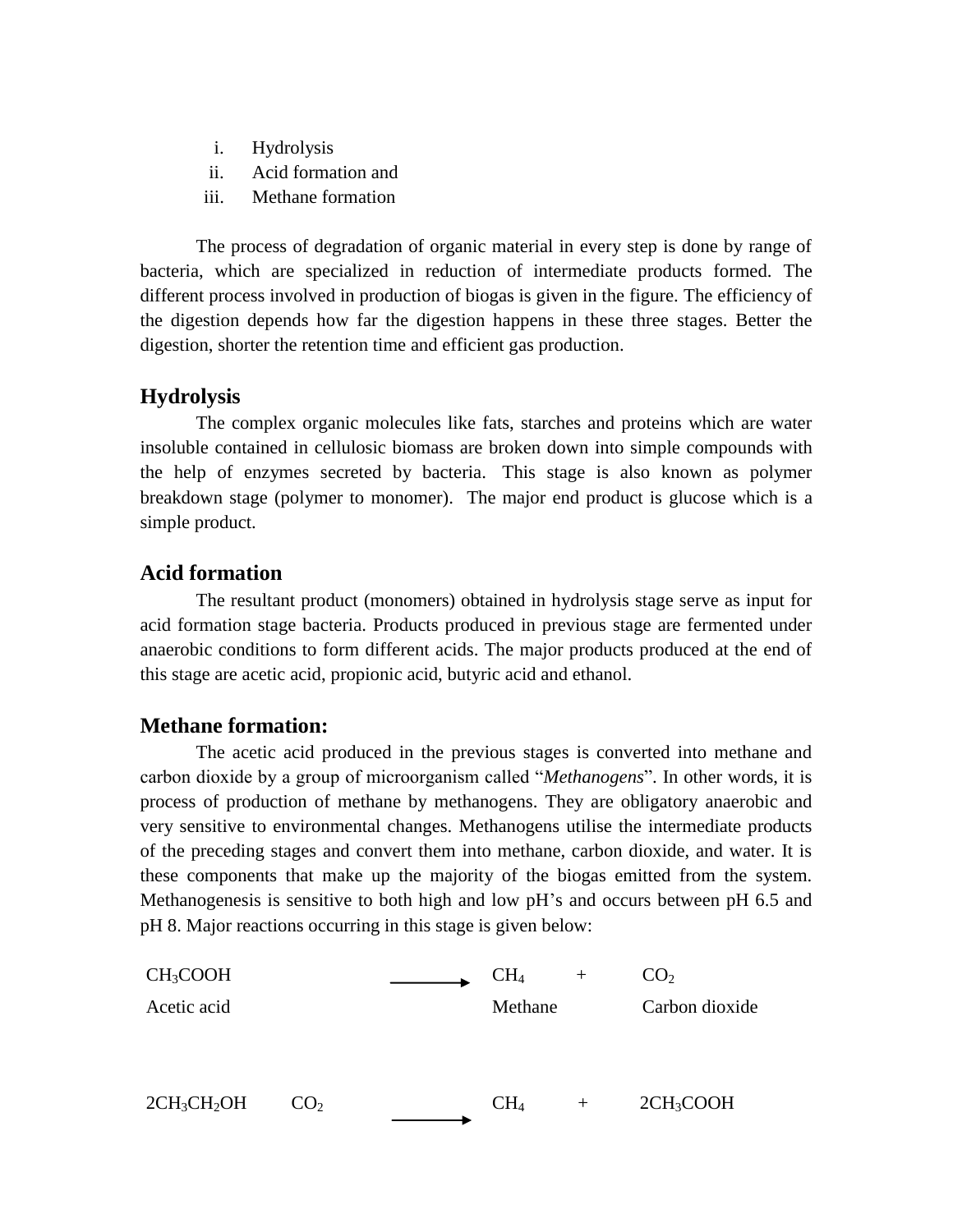| Ethanol         | $^{+}$ | Carbon           |  | Methane         |        | Acetic acid        |
|-----------------|--------|------------------|--|-----------------|--------|--------------------|
|                 |        | dioxide          |  |                 |        |                    |
|                 |        |                  |  |                 |        |                    |
| CO <sub>2</sub> | $+$    | 4 H <sub>2</sub> |  | CH <sub>4</sub> | $^{+}$ | 2 H <sub>2</sub> O |
| Carbon diox-    |        | Hydrogen         |  | Methane         |        | Water              |
| ide             |        |                  |  |                 |        |                    |

The process of biogas formation through different stages is depicted in figure.



**Figure: Stages of biogas formation**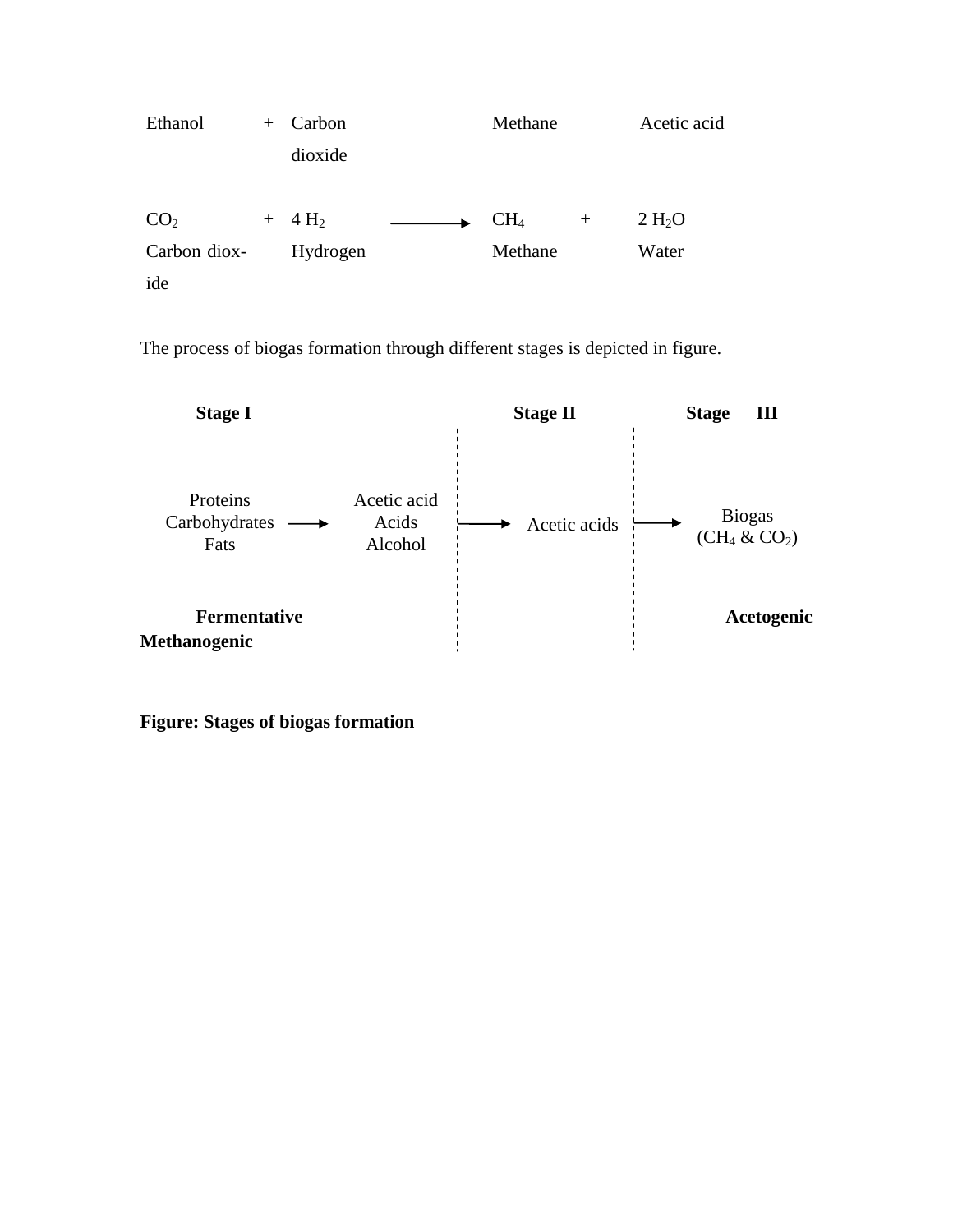# **Biogas plant and its components:**

A physical structure designed to carry out anaerobic digestion of organic materials is called "Biogas plant". Following are the components of biogas plants:

| Mixing tank             |  | : Cow dung is collected from the shed and mixed with the      |
|-------------------------|--|---------------------------------------------------------------|
|                         |  | water in equal proportion $(1:1)$ to make a homogenous        |
|                         |  | mixture (slurry) in the mixing tank                           |
| Feed inlet pipe/tank    |  | : The homogenous slurry is let into the digester through this |
|                         |  | inlet pipe (KVIC biogas plants)/tank (Janatha biogas          |
|                         |  | plants)                                                       |
| Digester                |  | : The fed slurry is subjected to anaerobic fermentation with  |
|                         |  | the help of microorganisms inside the digester.               |
| Gas holder              |  | : As a result of anaerobic fermentation, gas produced is      |
|                         |  | stored in gas holder (Drum in the case of KVIC and in         |
|                         |  | dome in the case of fixed dome biogas plants)                 |
| Slurry outlet tank/pipe |  | : The digested slurry is let out from the digester through    |
|                         |  | slurry outlet pipe (KVIC biogas plants)/tank (Janatha         |
|                         |  | biogas plants)                                                |
| Gas outlet pipe         |  | Stored gas is released and conveyed through the gas outlet    |
|                         |  | pipe present at the top of gas holder.                        |

# **Classification of biogas plants**

Based on the nature of feeding, biogas plants would be broadly divided into 3 types and they are as follows

- **i. Batch type:** The organic waste materials to be digested under anaerobic condition are charged only once into a reactor-digester. The feeding is between intervals, the plant is emptied once the process of digestion is complete. Retention time usually varies from 30 to 50 days. The gas production in it is intermittent. These plants are well suited for fibrous materials. This type of plant needs addition of fermented slurry to start the digestion process and it not economical to maintain which are considered to be the major draw backs.
- **ii. Semi continuous:** A predetermined quantity of feed material mixed with water is charged into the digester from one side at specified interval of time; (say once a day) and the digested material (effluent) equivalent to the volume of the feed, flows out of the digester from the other side (outlet).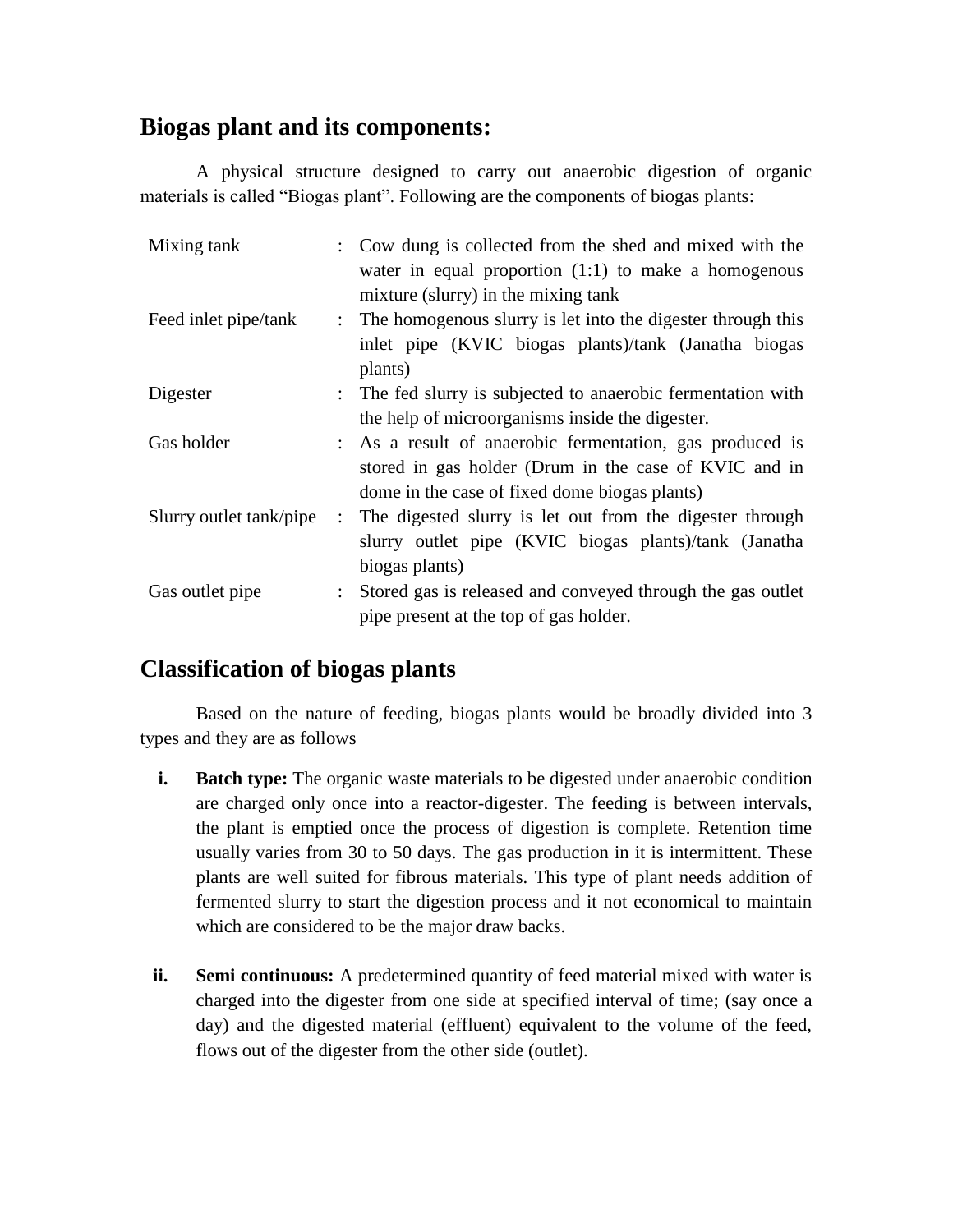**iii. Continuous type:** The feed material is continuously charged to the digester with simultaneous discharge of the digested material (effluent). The main features of this type of plants are continuous gas production, requires small digestion area, lesser period for digestion, less maintenance, etc.

The biogas plants used in the villages are of semi continuous type employing animal dung and other biomass as the feed stock for biogas production. So the classification of semi-continuous type biogas plant is explained below.

- i. Floating drum type KVIC model
- ii. Fixed dome type model Deenbandhu model

## **Floating drum type (Constant pressure)**

In this type of plants digester is made of bricks and is of circular in shape. It is constructed typically underground to lessen the heat loss from the plant. Partition wall is constructed (dividing the digester into two parts) for higher size capacity plants to avoid the short-circuiting of digested slurry with the fresh feed. Separate gasholder is fabricated and fixed to store the gas produced during digestion besides acting as an anaerobic seal for the process. As the volume of gas production increases drum starts to rise and if the stored gas is withdrawn the level of drum drops to lower level. Scum formed in the digester can be broken with the help of drum rotation both clockwise and anticlockwise. Central guide frame is provided to hold the gasholder and to allow it to move vertically during gas production. The drum is made up of mild steel and it constitutes around 60 per cent of overall plant costs. Salient features of this type of plants include weight of drum helps to discharge the gas produced at constant pressure, volume of gas storage can be judged visually.

Small masonry tanks are constructed for mixing of cow dung, water and to discharge the slurry out of the digester. Concrete pipes are provided to convey the raw and digested slurry in and out of the digester. Gas outlet pipe is provided at top of the drum to let the gas out of drum. KVIC floating drum model is predominantly used in India and fig shows the schematic diagram of it.

Advantages and disadvantages of floating drum plant.

#### **Advantages:**

- i. Higher gas production per cum of the digester volume is achieved.
- ii. Floating drum has welded braces, which help in breaking the scum by rotation.
- iii. No problem of gas leakage.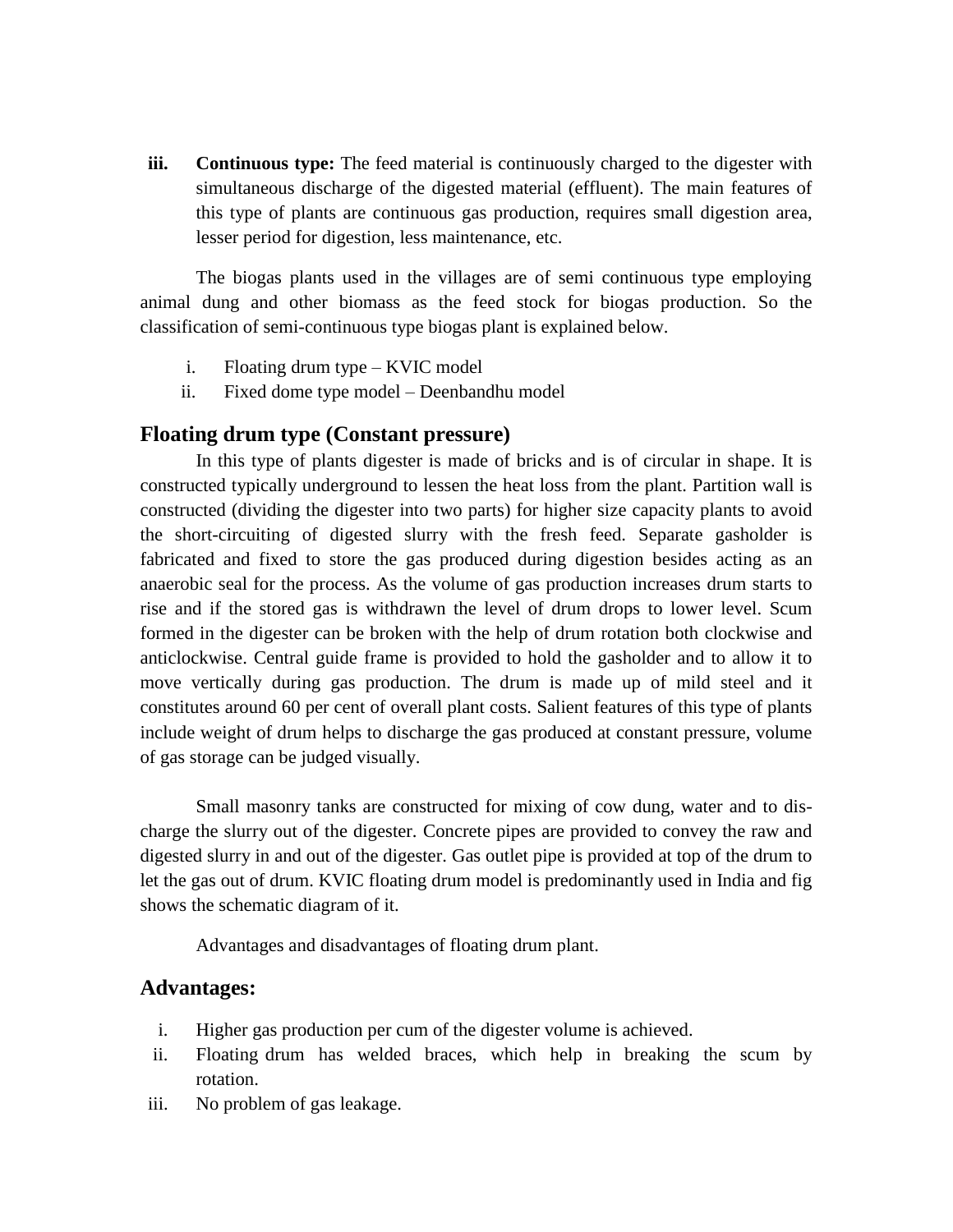iv. Constant gas pressure.

## **Disadvantages**

- i. It has higher cost, as cost is dependent on steel and cement
- ii. Heat is lost through the metal gasholder.
- iii. Gasholder required painting once or twice a year, depending on the humidity of the location.
- iv. Flexible pipe joining the gasholder to the main gas pipe requires maintenance, as ultraviolet rays in the sun damage it.

#### **Fixed dome biogas plants (Constant volume)**

To reduce the cost of biogas plants, researchers has designed fixed dome plants in which dome act as gasholder in place of high cost drum. Gasholder and digester constructed as single unit. The digesters of such plants are completely underground to maintain a perfect environment for anaerobic fermentation to take place besides avoiding cracking of dome due to difference in temperature and moisture.

### **Janatha Biogas Plants**

Developed exclusively in India completely masonry structure. Provision of Inlet and outlet of raw and digested slurry is constructed in the form of tank. Slurry fed is allowed to undergo anaerobic fermentation in the digester. Gas produced as a result rises up and gets collected in the dome. As the pressure of gas stored in the dome increases, it pushes up the slurry down and causes the slurry level to increase both in inlet and outlet tanks. These levels drop down when the gas in the dome is used up. This displacement provides necessary pressure to push the gas up to the usage point. The pressure coming out of the dome is of variable type as constant in the case of floating drum type. Volume of gas stored in the plant is equal to the total volume of slurry displaced both in inlet and outlet tanks. Fig shows the janatha biogas plant model.

### **Deenbandhu Biogas Plants**

One of the outstanding designs of biogas plants in Indian biogas development program is Deenbandhu biogas plant design. It is improved version of Janatha biogas plant model. Action for food production (AFPRO), a voluntary organization based in New Delhi, developed this model in 1984. This is constructed with locally available materials and the plant demand skillful manpower for construction. Important considerations for design modification are reduction in the overall construction cost, elimination of the loss of biogas through inlet chamber and maximum utilization of digester volume to make the operational HRT close to the designed HRT.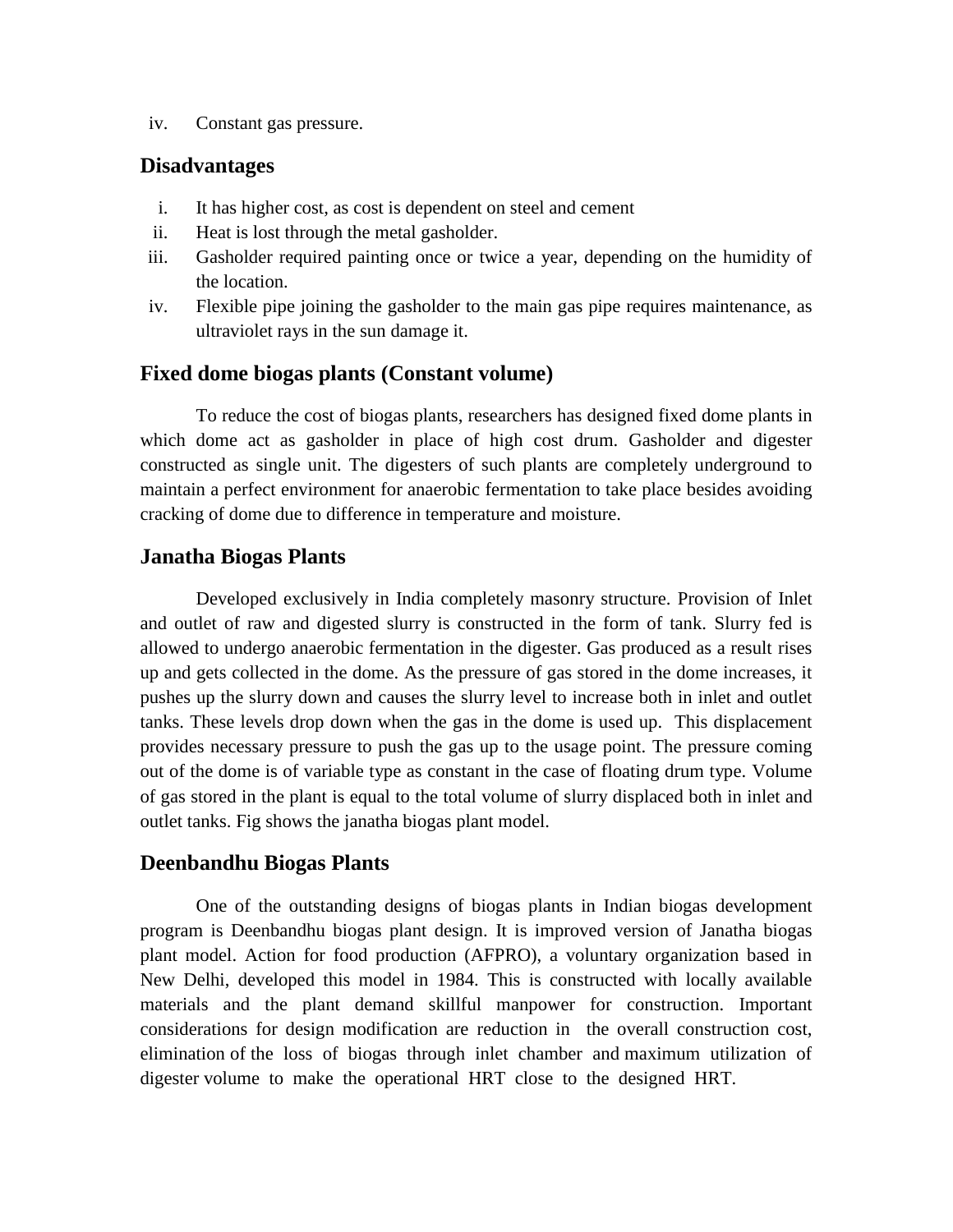It is constructed by joining the two spheres of different diameters at their bases, thus reducing the cost of bricks used in construction of digester wall. Bottom part of the plant is a designed as a segment of sphere, whereas the top portion as hemisphere. In this plant feedstock is fed through concrete pipes and the digested slurry is taken out the digester through tank. As a precaution to avoid the entry of slurry through gas outlet pipe, outlet opening is constructed 150 mm lower than the bottom of gas outlet pipe. Gas holding capacity is 33 per cent of total capacity of the plant. Studies proved that the cost of deenbandhu is 30 and 45 per cent less than that of Janatha and KVIC biogas plants. Fig shows the schematic diagram of deenbandhu biogas plant model.

## **Advantages**

- i. It has low cost compare to floating drum type, as it uses only cement and no steel.
- ii. It has non-corrosion trouble.
- iii. It this type heat insulation is better as construction is beneath the ground.
- iv. Temperature will be constant.
- v. Cattle and human excreta and long fibrous stalks can be fed.
- vi. No maintenance.

#### **Disadvantages:**

- i. This type of plant needs the services of skilled masons, who are rather scarce in rural areas.
- ii. Gas production per cum of the digester volume is also less.
- iii. Scum formation is a problem as no stirring arrangement
- iv. It has variable gas pressure

# **Factors involved in biogas production**

Biogas production involves different physical, chemical and biological process for conversion of biodegradable organic materials to energy rich gas.

## **C/N ratio**

The ratio of carbon to nitrogen present in the feed material is called C:N ratio. It is a crucial factor in maintaining perfect environment for digestion. Carbon is used for energy and nitrogen for building the cell structure. Optimum condition for anaerobic digestion to take place ranges from 20 to 30:1. This means the bacteria use up carbon about 20 to 30 times faster than they use up nitrogen.

When there is too much carbon in the raw wastes, nitrogen will be used up first and carbon left over. This will make the digestion slow down and eventually stops. On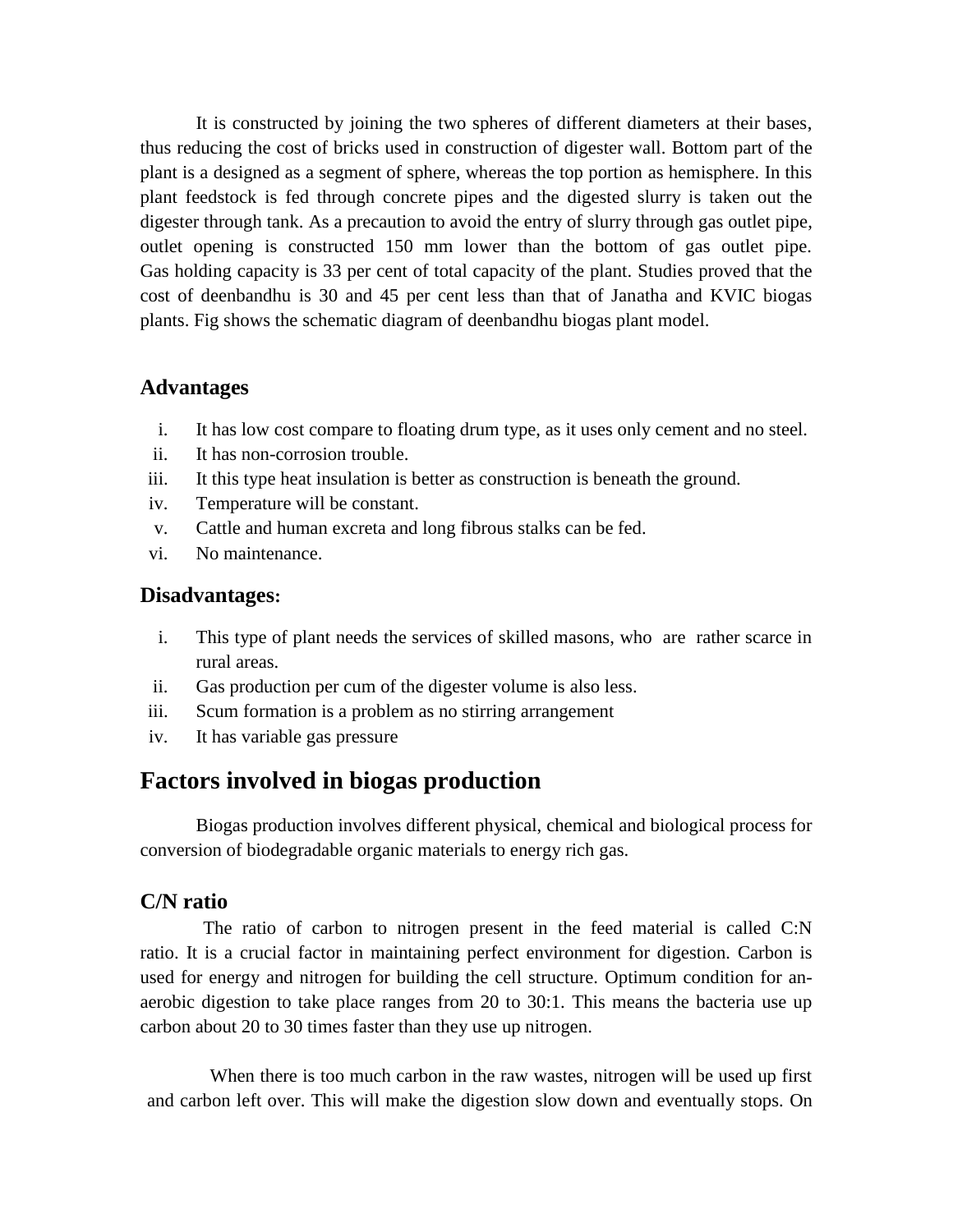the other hand if there is too much nitrogen, the carbon soon becomes exhausted and fermentation stops. The nitrogen left over will combine with hydrogen to form ammonia. This can kill or inhibit the growth of bacteria specially the methane producers.

### **Temperature**

Temperature affects the rate of reaction happening inside the digester. Increase in the ambient temperature increases the rate of reaction thus increasing the biogas production as well. Methane bacteria work best at a temperature of  $35^0 - 38^0$  C. The fall in gas production starts at  $20^0C$  and stops at a temperature of  $10^0C$ . Studies howed that 2.25 m<sup>3</sup> of gas was produced from  $4.25m<sup>3</sup>$  of cattle dung everyday when the digester temperature was  $25^{\circ}$ C. When the temperature rose to  $28.3^{\circ}$ C the gas production was increased by 50 per cent to 3.75  $m<sup>3</sup>$  per day.

#### *Retention time*

It is the theoretical time that particular volume of feedstock remains in the digester. In other words, retention time describes the length of time the material is subjected to the anaerobic reaction. It is calculated as the volume of digester divided by the feedstock added per day and it is expressed in days. Under anaerobic condition, the decomposition of the organic substances is slow and hence need to keep for long time to complete the digestion. In case of Indian digesters, where the feed stock is diluted with equal composition, so demarcation prevails between solid and liquid. In this case, biomass in the form of bacteria is washed out; hence the solid retention time (SRT) is equal to hydraulic retention time (HRT).

#### *Loading rate*

Loading rate is defined as the amount of raw material fed to the digester per day per unit volume. If the reactor is overloaded, acid accumulation will be more obviously affecting daily gas production. On the other hand, under loading of digester have negative impact in designed gas production.

## *Toxicity*

Though small quantities of mineral ions like sodium, potassium stimulates the growth of bacteria, the high concentration of heavy metals and detergents have negative impact in gas production rate. Detergents like soap, antibiotics, and organic solvents are toxic to the growth of microbes inside the digester. Addition of these substances along with the feed stock should be avoided.

#### *pH or hydrogen ion concentration*

To maintain a constant supply of gas, it is necessary to maintain a suitable pH range in the digester. pH of the slurry changes at various stages of the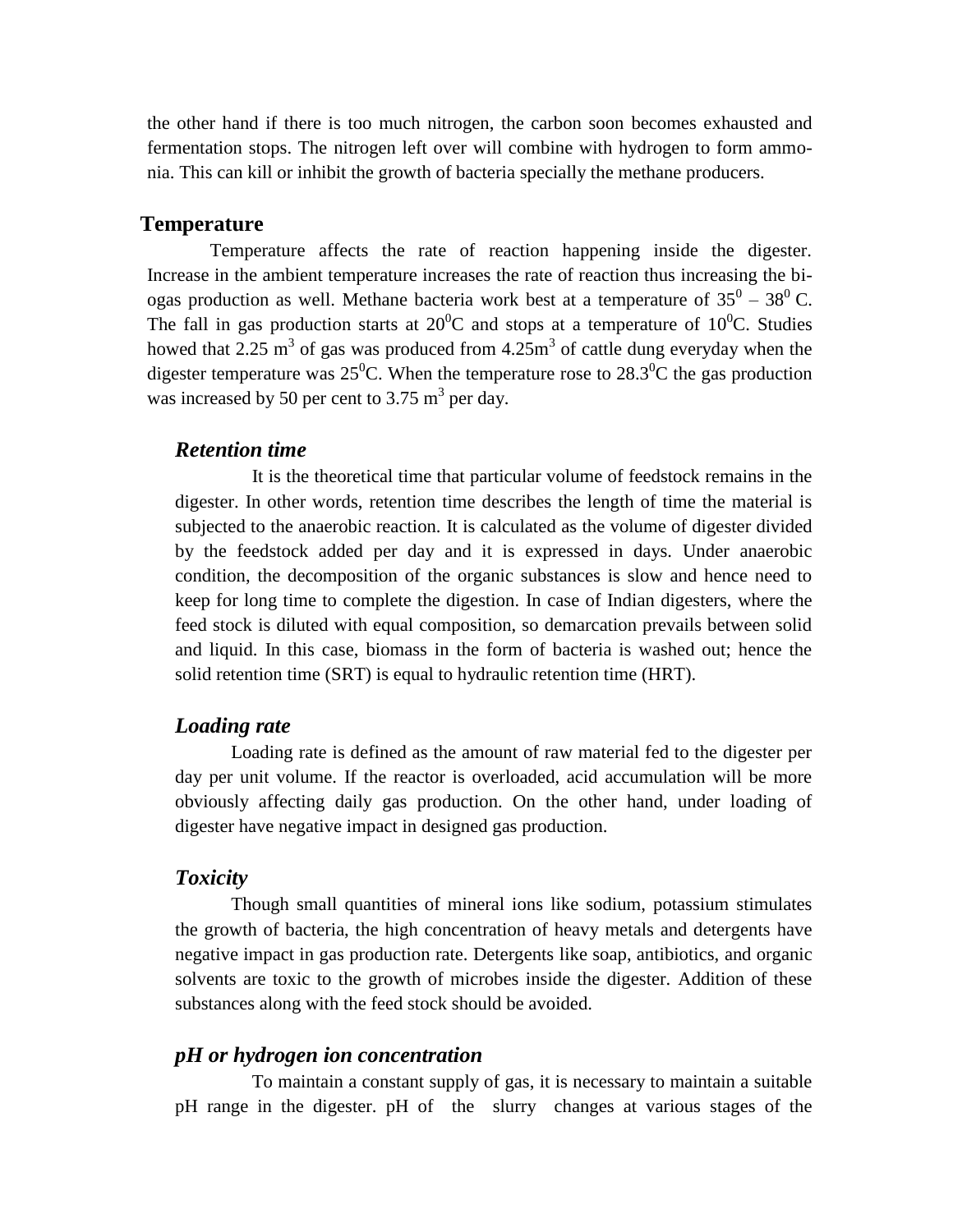digestion. In the initial acid formation stage in the fermentation process, the pH is around 6 or less and much of  $CO<sub>2</sub>$  is given off. In the latter 2-3 weeks times, the pH increase as the volatile acid and  $N_2$  compounds are digested and CH<sub>4</sub> is produced. The digester is usually buffered if the pH is maintained between 6.5 and 7.5. In this pH range, the micro – organisms will be very active and digestion will be very efficient. If the pH range is between 4 and 6 it is called acidic. If it is between 9 and 10 it is called alkaline. Both these are detrimental to the methanogenic (Methane production) organisms.

#### *Total solid content*

The raw cow dung contains 80-82% of moisture. The balance 18-20% is termed as total solids. The cow dung is mixed usually in the proportion of 1:1 in order to bring the total solid content to 8-10%. This adjustment of total solid content helps in digesting the materials at the faster rate and also in deciding the mixing of the various crop residues as feed stocks in biogas digester.

#### *Feed rate*

One of the prerequisites of good digestion is the uniform feeding of the digester so that the micro – organisms are kept in a relatively constant organic solids concentration at all times. Therefore the digester must be fed at the same time everyday with a balanced feed on the same quality and quantity.

#### *Diameter to depth ratio*

Studies reveal that gas production per unit volume of digester capacity was maximum, when the diameter to depth ratio was in the range of 0.66 to 1.00. One reason may be that because in a simple unstirred single stage digester the temperature varies at different depths. The most activity digesting sludge is in the lower half of the digester and this is less affected by changes in night and day temperature.

#### *Nutrients*

The major nutrients required by the bacteria in the digester are, C,  $H_2$ ,  $O_2$ ,  $N_2$ , P and S, of these nutrients  $N_2$  and P are always in short supply and therefore to maintain proper balance of nutrients an extra raw material rich in phosphorus (night soil, chopped leguminous plants) should be added along with the cow dung to obtain maximum production of gas.

#### *Degree of mixing*

Bacteria in the digester have very limited reach to their food, it is necessary that the slurry is properly mixed and bacteria get their food supply. It is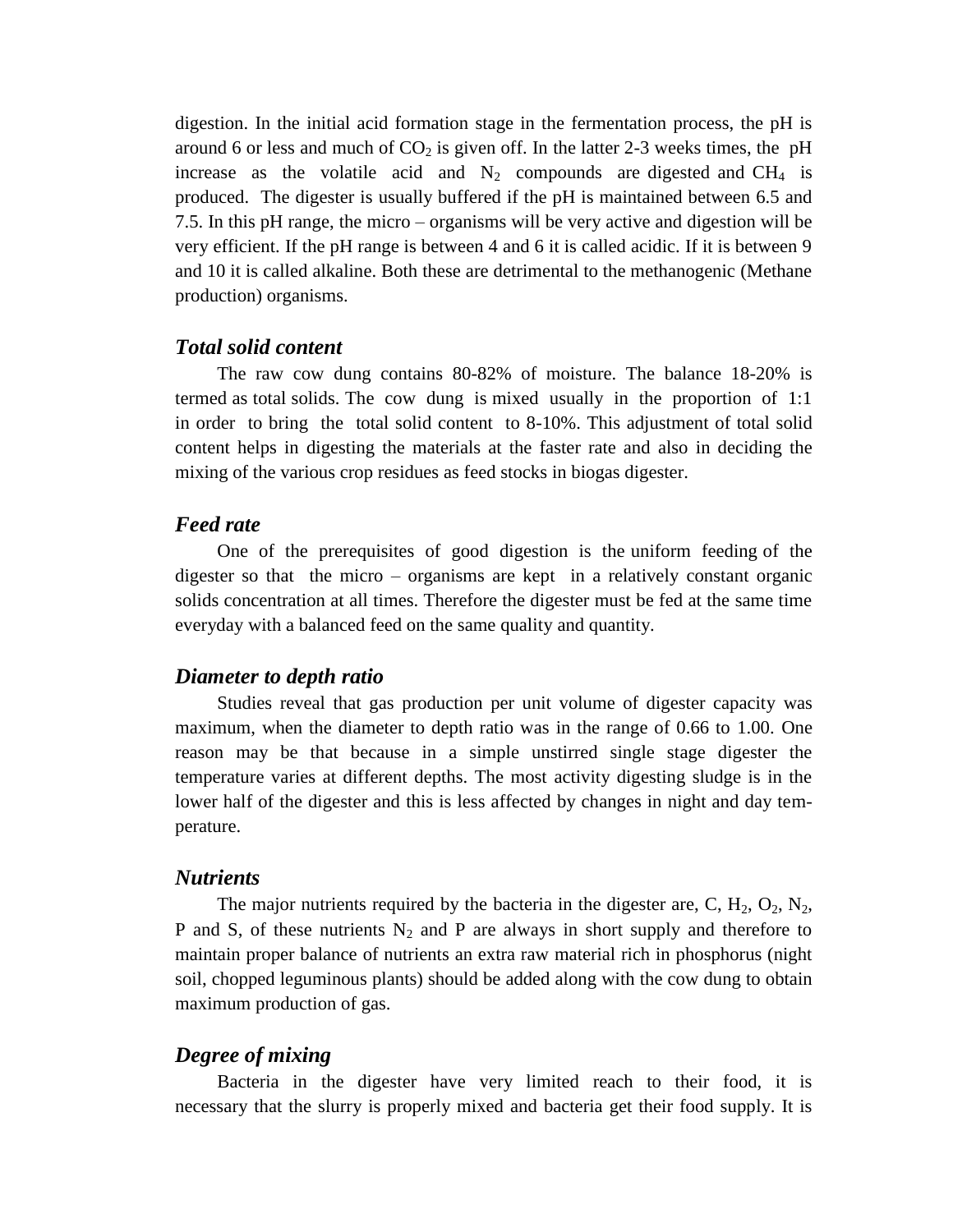found that slight mixing improves the fermentation, however a violent slurry agitation retards the digestion.

## *Type of feed stocks*

All plant and animal wastes may be used as the feed materials for a digester. When feed stock is woody or contains more of lignin, then digestion becomes difficult. To obtain as efficient digestion, these feed stocks are combined in proportions. Pre-digestion and finely chopping will be helpful in the case of some materials. Animal wastes are predigested. Plant wastes do not need pre-digestion. Excessive plant material may choke the digester.

# **Uses of biogas**

Biogas serves as a suitable alternate fuel for satisfying the energy needs of human society. It can be used for production of power, for cooking, lighting, etc. Figure explains the flow chart of different applications of biogas.





# *Cooking and lighting*

The primary domestic uses of biogas are cooking and lighting. Because biogas has different properties from other commonly used gases, such as propane and butane, and is only available at low pressures (4 - 8 cm water), stoves capable of burning biogas efficiently must be specially designed. Biogas burns with blue flame and without any soot and odour which is considered to be one of the major advantage compared to traditional cooking fuel like firewood and cow dung cake.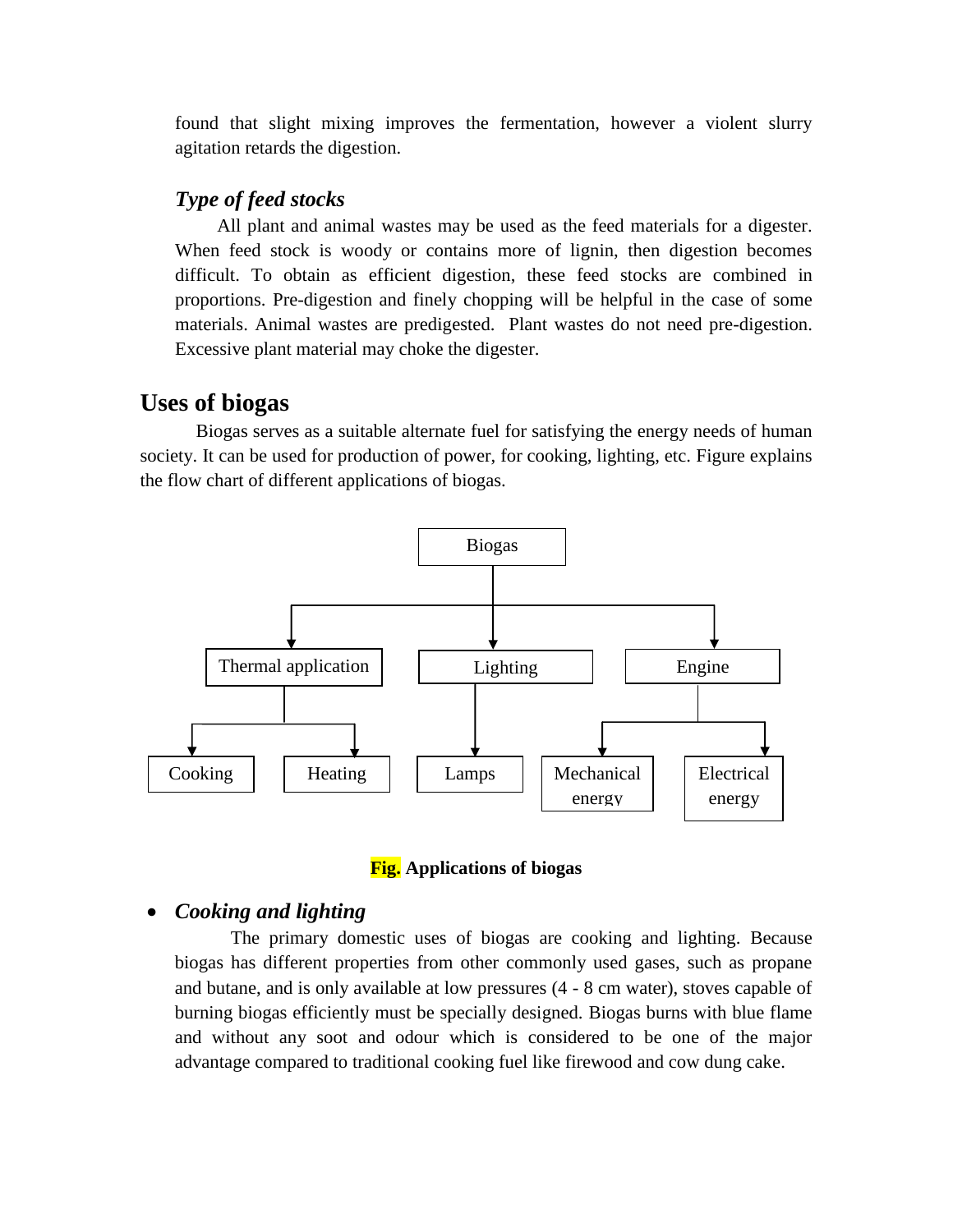Lighting can be provided by means of a gas mantle, or by generating electricity. Biogas mantle lamps consume 2-3 cft per hour having illumination capacity equivalent to 40 W electric bulbs at 220 volts. This application is predominant in rural and unelectrified areas.

## *Biogas as an Engine Fuel*

Biogas can be used as a fuel in stationary and mobile engines, to supply motive power, pump water, drive machinery (e.g., threshers, grinders) or generate electricity. It can be used to operate four stroke diesel and spark ignition engines. Electricity generation using biogas is a commercially available and proven technology. Typical installations use spark-ignited propane engines that have been modified to operate on biogas. Biogas-fueled engines could also be used for other on-farm applications. As discussed below, diesel or gasoline engines can be modified to use biogas.

IC engines (typically used for electricity generation) can be converted to burn treated biogas by modifying carburetion to accommodate the lower volumetric heating value of the biogas into the engine and by adjusting the timing on the spark to accommodate the slower flame velocity of biogas ignition systems. When biogas is used to fuel such engines, it may be necessary to reduce the hydrogen sulphide content if it is more than 2 percent otherwise the presence will lead to corrosion of engine parts.

In terms of electricity production, small internal combustion engines with generator can be used to produce electricity in the rural areas with clustered dwellings thus promoting decentralized form of electricity avoiding grid losses.

## *Use of biogas as vehicular fuel*

Biogas is suitable as a fuel for most purposes, without processing. If it is to be used to power vehicles, however, the presence of  $CO<sub>2</sub>$  is unsatisfactory, for a number of reasons. It lowers the power output from the engine, takes up space in the storage cylinders (thereby reducing the range of the vehicle), and it can cause problems of freezing at valves and metering points, where the compressed gas expands, during running, refuelling, as well as in the compression and storage procedure. All, or most, of the  $CO<sub>2</sub>$  must therefore be removed from the raw biogas, to prepare it for use as fuel for vehicles, in addition to the compression of the gas into high-pressure cylinders, carried by the vehicle.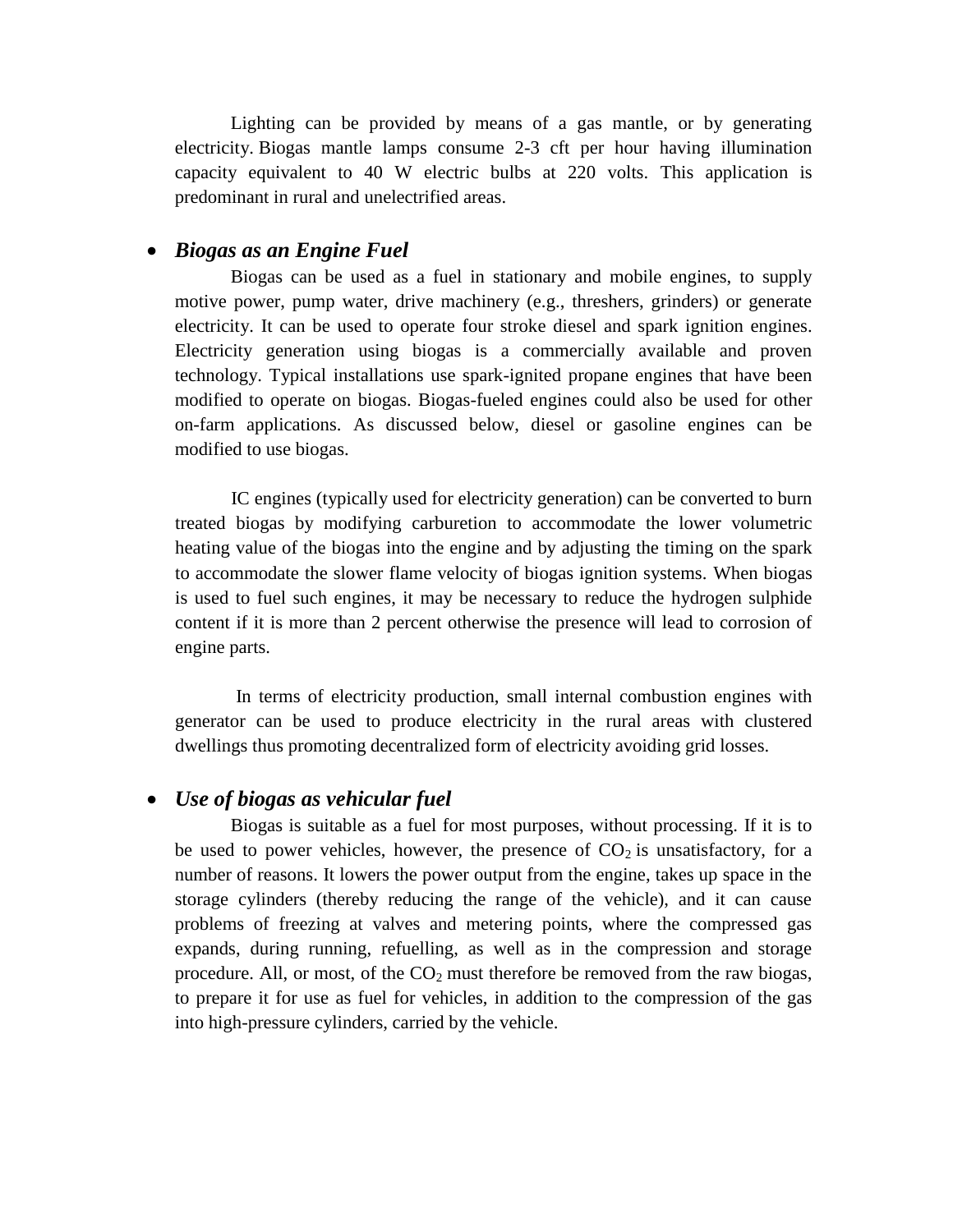# *Uses of biodigested slurry*

The slurry after the digestion will be washed out of the digester which is rich in various plant nutrients such as nitrogen, phosphorous and potash. Well-fermented biogas slurry improves the physical, chemical and biological properties of the soil resulting qualitative as well as quantitative yield of food crops. Slurry from the biogas plant is more than a soil conditioner, which builds good soil texture, provides and releases plant nutrients. Since there are no more parasites and pathogens in the slurry, it is highly recommended for use in farming. The economic value of the slurry shows that investment can be gained back in three to four year's time if slurry is properly used.

The cow dung slurry after digestion inside the digester comes out with following characteristics and has following advantages:

- When fully digested, effluent is odourless and does not attract insects or flies in the open condition.
- The effluent repels termites whereas raw dung attracts them and they can harm plants fertilised with farmyard manure (FYM).
- Effluent used as fertiliser reduces weed growth with about 50%. When FYM is used the undigested weed seeds cause an increased weed growth.
- It has a greater fertilising value than FYM or fresh dung. The form in which nitrogen available can be easily assimilated by the crops.